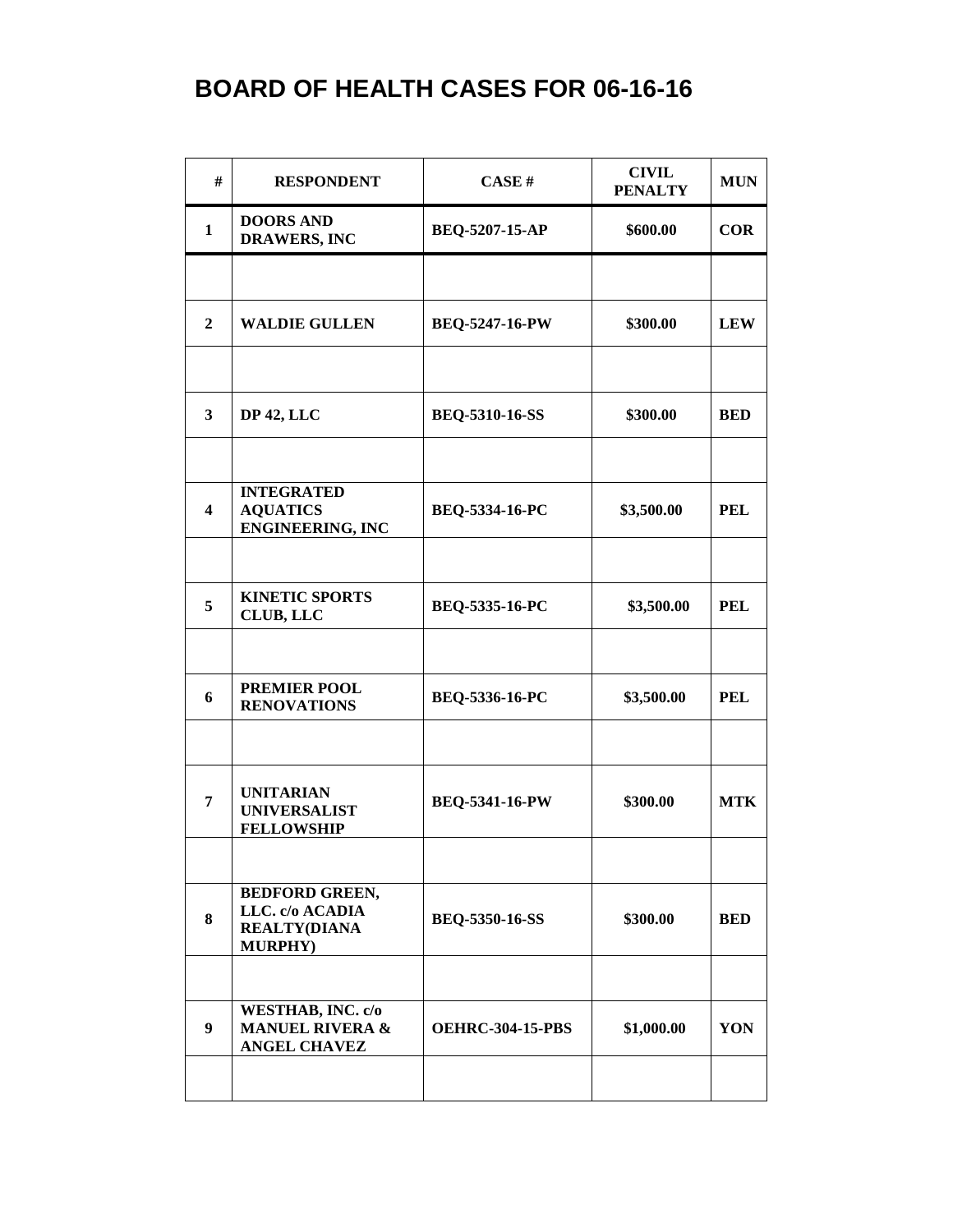| #  | <b>RESPONDENT</b>                                                                                            | <b>CASE#</b>                  | <b>CIVIL</b><br><b>PENALTY</b> | <b>MUN</b> |
|----|--------------------------------------------------------------------------------------------------------------|-------------------------------|--------------------------------|------------|
| 10 | <b>MOUNT PLEASANT</b><br><b>CENTRAL SCHOOL</b><br><b>DISTRICT</b>                                            | <b>OEHRC-312-15-PBS</b>       | \$5,000.00                     | <b>MTP</b> |
|    |                                                                                                              |                               |                                |            |
| 11 | <b>MAYERHAUSER</b><br><b>REALTY, INC</b>                                                                     | <b>OEHRC-315-15-</b><br>PBS/A | \$11,000.00                    | YON        |
|    |                                                                                                              |                               |                                |            |
| 12 | REX RIDGE APT,<br><b>CORP. c/o STILLMAN</b><br><b>MANAGEMENT, INC</b>                                        | <b>OEHRC-317-15-PBS</b>       | \$500.00                       | <b>GRB</b> |
|    |                                                                                                              |                               |                                |            |
| 13 | 3017 EAST MAIN<br><b>STREET REALTY, LLC</b>                                                                  | <b>OEHRC-619-15-PBS</b>       | \$4,500.00                     | <b>COR</b> |
|    |                                                                                                              |                               |                                |            |
| 14 | <b>NORTHERN</b><br><b>WESTCHESTER</b><br><b>RESTORATIVE</b><br><b>THERAPY &amp; NURSING</b><br><b>CENTER</b> | <b>OEHRC-1205-15-PBS</b>      | \$2,100.00                     | <b>YTN</b> |
|    |                                                                                                              |                               |                                |            |
| 15 | <b>JOSEPH M. D'ASSERN</b><br><b>HOUSING CORP. c/o</b><br><b>H&amp;S PROPERTY</b><br><b>MANAGEMENT, INC</b>   | <b>OEHRC-1445-15-PBS</b>      | \$5,500.00                     | <b>DBF</b> |
|    |                                                                                                              |                               |                                |            |
| 16 | <b>SAMAJ INVESTORS,</b><br><b>CORP</b>                                                                       | <b>OEHRC-1536-15-PBS</b>      | \$2,500.00                     | <b>SOM</b> |
|    |                                                                                                              |                               |                                |            |
| 17 | <b>CHRISTY'S</b><br><b>MANAGEMENT</b>                                                                        | <b>OEHRC-1500-16-PBS</b>      | \$2,450.00                     | YON        |
|    |                                                                                                              |                               |                                |            |
| 18 | <b>ERG PROPERTY</b><br><b>ADVISORS, LLC</b>                                                                  | <b>OEHRC-1504-16-PBS</b>      | \$1,000.00                     | YON        |
|    |                                                                                                              |                               |                                |            |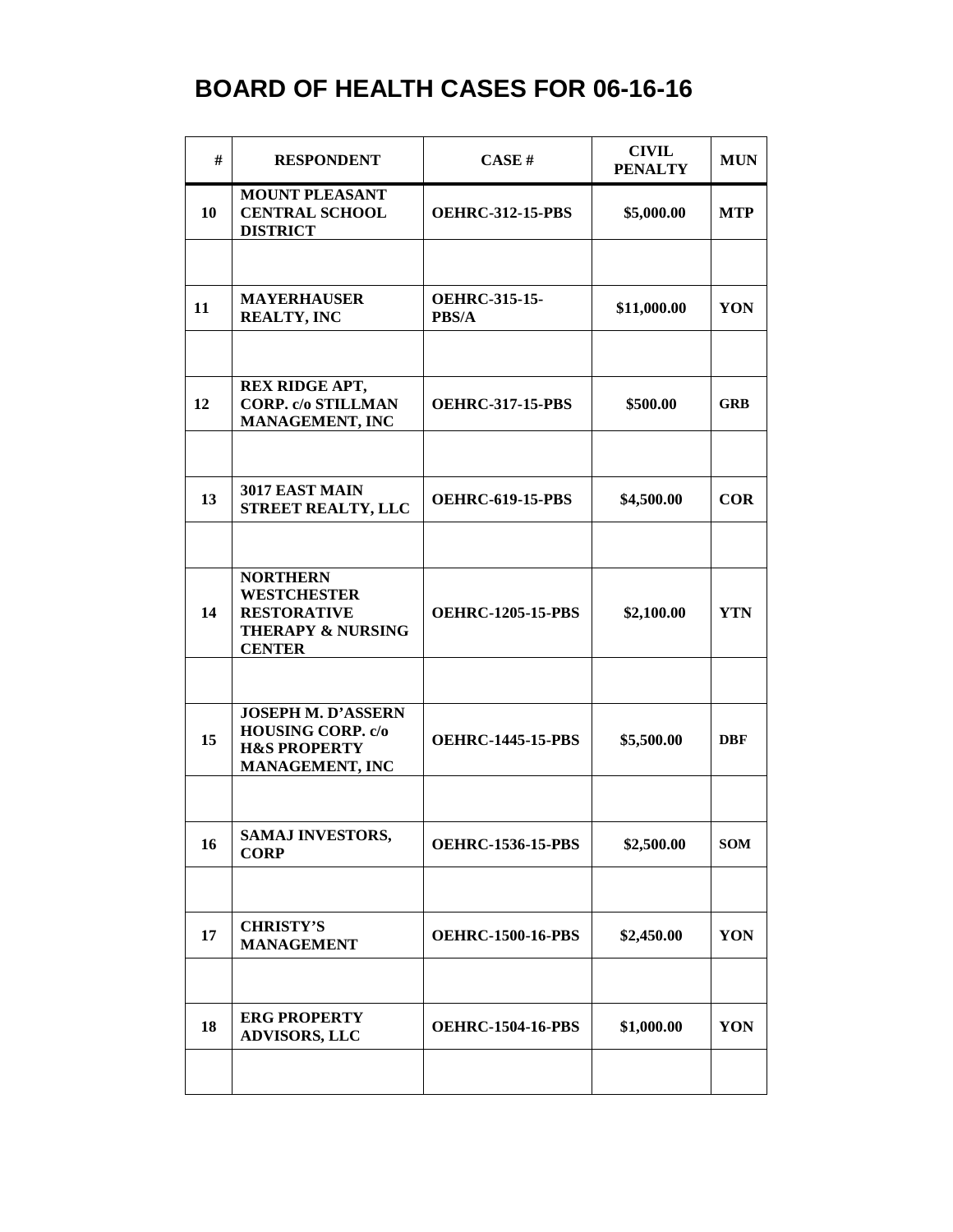| #  | <b>RESPONDENT</b>                                                        | CASE#                   | <b>CIVIL</b><br><b>PENALTY</b> | <b>MUN</b> |
|----|--------------------------------------------------------------------------|-------------------------|--------------------------------|------------|
| 19 | <b>NORTH COLUMBUS</b><br><b>DELI, INC/NORTH</b><br><b>COLUMBUS DELI</b>  | <b>PHP-095-15-ATUPA</b> | \$450.00                       | <b>MTV</b> |
|    |                                                                          |                         |                                |            |
| 20 | <b>CHESTNUT MARTS,</b><br><b>INC/MOBIL</b>                               | <b>PHP-117-15-ATUPA</b> | \$900.00                       | <b>RYE</b> |
|    |                                                                          |                         |                                |            |
| 21 | MT. KISCO VAPORS,<br><b>INC/DL TOBACCO</b>                               | <b>PHP-019-16-ATUPA</b> | \$4,000.00                     | <b>MTK</b> |
|    |                                                                          |                         |                                |            |
| 22 | <b>NORTH COLUMBUS</b><br><b>DELI, INC/ NORTH</b><br><b>COLUMBUS DELI</b> | <b>PHP-029-16-ATUPA</b> | \$1,950.00                     | <b>MTV</b> |
|    |                                                                          |                         |                                |            |
| 23 | <b>EAST HARBOR</b><br>KITCHEN, INC/ EAST<br><b>HARBOR KITCHEN</b>        | <b>PHP-5779-15-FSE</b>  | \$3,950.00                     | YON        |
|    |                                                                          |                         |                                |            |
| 24 | STARLITE 2 REST,<br><b>LLC/STARLITE 2</b><br><b>RESTAURANT</b>           | <b>PHP-5928-15-FSE</b>  | \$500.00                       | <b>NER</b> |
|    |                                                                          |                         |                                |            |
| 25 | <b>CANCUN DELIGHTS,</b><br><b>INC/ CANCUN</b><br><b>DELIGHTS</b>         | PHP-5969-15-FSE         | \$1,400.00                     | <b>WHP</b> |
|    |                                                                          |                         |                                |            |
| 26 | TMRA, INC/EL<br><b>PARADISO</b>                                          | <b>PHP-5982-15-FSE</b>  | \$800.00                       | <b>NER</b> |
|    |                                                                          |                         |                                |            |
| 27 | PHILIP W. LEUNG/<br><b>CHINATOWN</b><br><b>RESTAURANT</b>                | <b>PHP-6246-15-FSE</b>  | \$2,500.00                     | <b>NER</b> |
|    |                                                                          |                         |                                |            |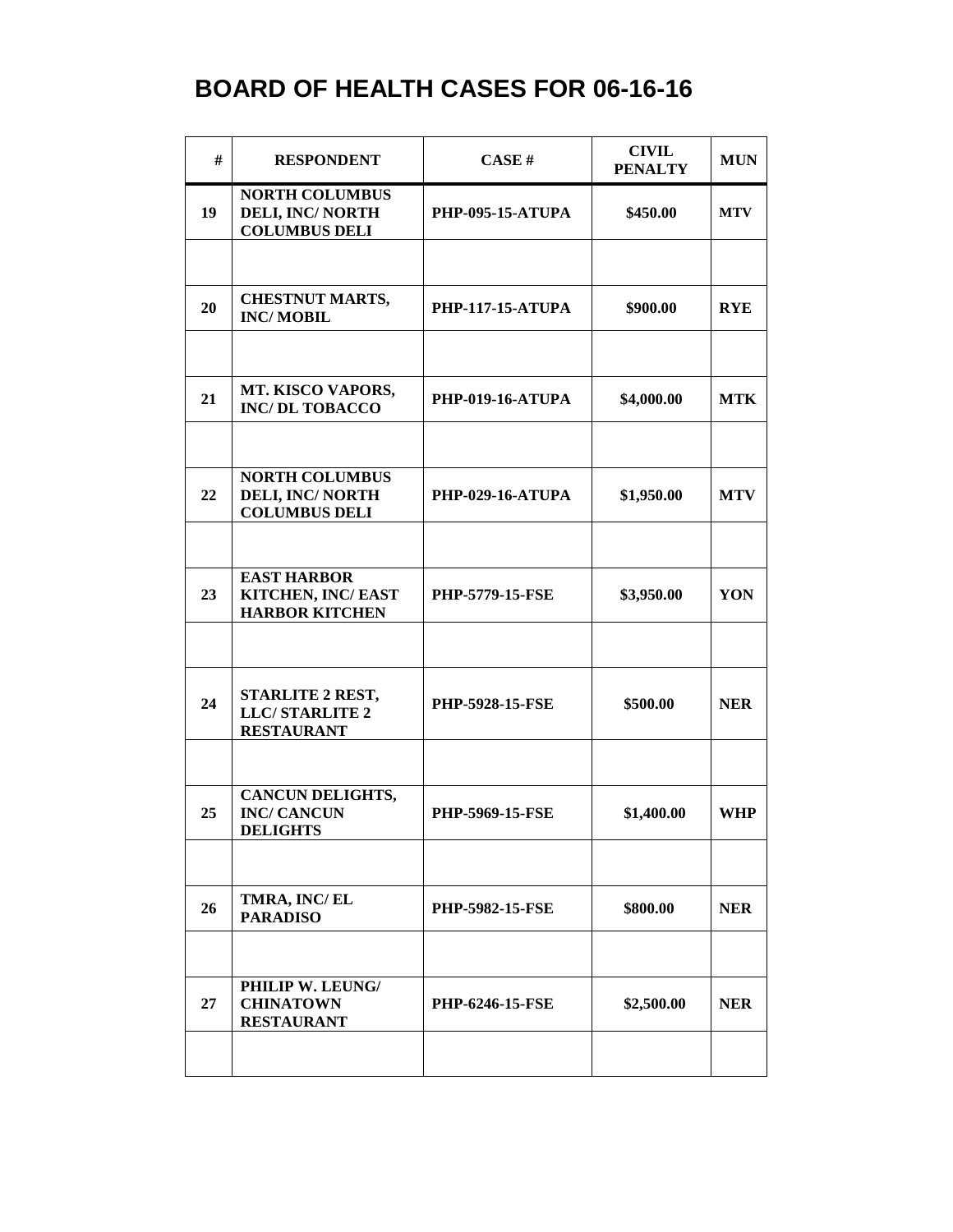| #  | <b>RESPONDENT</b>                                                                                 | CASE#                  | <b>CIVIL</b><br><b>PENALTY</b> | <b>MUN</b> |
|----|---------------------------------------------------------------------------------------------------|------------------------|--------------------------------|------------|
| 28 | LUCA JOSEPH, INC/<br><b>LA MONICA'S</b><br><b>SALUMERIA</b>                                       | <b>PHP-6444-15-FSE</b> | \$4,000.00                     | <b>CRO</b> |
|    |                                                                                                   |                        |                                |            |
| 29 | <b>MK NEW GREAT</b><br><b>WALL CHINESE</b><br><b>RESTAURANT, INC/</b><br><b>NEW GREAT WALL</b>    | <b>PHP-6265-16-FSE</b> | \$2,400.00                     | <b>MTK</b> |
|    |                                                                                                   |                        |                                |            |
| 30 | <b>ROCHELLE</b><br><b>DISTRIBUTORS, INC/</b><br><b>SAMMY'S NY BAGELS</b>                          | <b>PHP-6282-16-FSE</b> | \$1,100.00                     | <b>NER</b> |
|    |                                                                                                   |                        |                                |            |
| 31 | ELIAS & RAZO, LLC/<br><b>SUBWAY</b>                                                               | <b>PHP-6305-16-FSE</b> | \$2,000.00                     | <b>POC</b> |
|    |                                                                                                   |                        |                                |            |
| 32 | <b>MERIDIAN DINING</b><br><b>GROUP, LLC/ JIMMY</b><br><b>JOHN'S</b>                               | <b>PHP-6309-16-FSE</b> | \$2,350.00                     | <b>WHP</b> |
|    |                                                                                                   |                        |                                |            |
| 33 | <b>NEW ROCHELLE NO 1</b><br><b>CORP/NEW</b><br><b>ROCHELLE DRAGON</b>                             | <b>PHP-6350-16-FSE</b> | \$1,500.00                     | <b>NER</b> |
|    |                                                                                                   |                        |                                |            |
| 34 | <b>ZENG FI CHENG AND</b><br><b>SHIN BAN ZHENG AS</b><br><b>PARTNERS/ TASTE OF</b><br><b>CHINA</b> | <b>PHP-6475-16-FSE</b> | \$300.00                       | <b>TTN</b> |
|    |                                                                                                   |                        |                                |            |
| 35 | MPR RESTAURANT,<br><b>CORP/YAMA FUJI</b><br><b>SUSHI</b>                                          | <b>PHP-6482-16-FSE</b> | \$1,500.00                     | <b>BRM</b> |
|    |                                                                                                   |                        |                                |            |
| 36 | <b>GUMECINDO</b><br><b>CALIXTO</b>                                                                | <b>PHP-6004-15-LD</b>  | \$300.00                       | YON        |
|    |                                                                                                   |                        |                                |            |